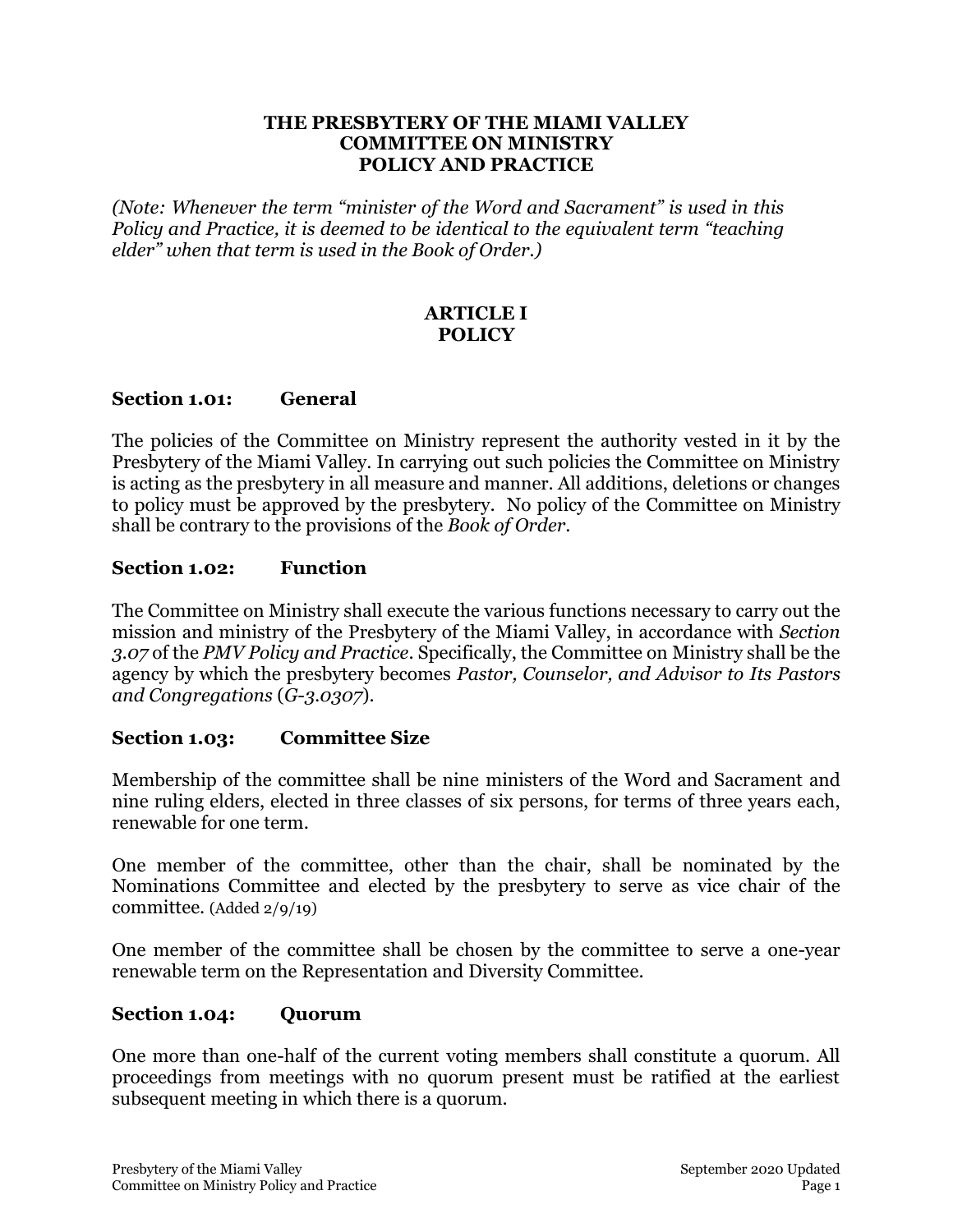### **Section 1.05: Budget**

The operating budget for the Committee on Ministry shall be determined and approved by the presbytery. As part of the budget process, the committee shall provide its funding request annually to the Presbytery Trustees.

### **Section 1.06: Authority to Act as Presbytery**

The Committee on Ministry may act as the Presbytery of the Miami Valley in the following matters:

- 1. Establishing new pastoral positions within congregations
- 2. Finding in order calls issued by churches for installed pastoral positions
- 3. Establishing, approving and overseeing temporary pastoral relationships between sessions and ministers of the Word and Sacrament
- 4. Approving examinations of ministers of the Word and Sacrament transferring from other presbyteries into the Presbytery of the Miami Valley
- 5. Approving examinations for membership into the presbytery by persons not yet ordained to the office of minister of the Word and Sacrament, contingent upon their subsequent ordination
- 6. Receiving and enrolling ministers of the Word and Sacrament for membership in the Presbytery of the Miami Valley
- 7. Dissolving of pastoral relationships where the congregation and pastor concur
- 8. Approving and annually reviewing *validated ministries beyond the jurisdiction of the church*
- 9. Annually reviewing ministers of the Word and Sacrament engaged in *all forms of validated ministry* or as members-at-large, as required by *G-2.0508 Failure to Engage in Validated Ministry*
- 10. Appointing moderators of session where the position is vacant
- 11. Authorizing ministers of the Word and Sacrament in validated ministries not connected to a congregation to celebrate sacraments
- 12. Granting permission for ministers of the Word and Sacrament to labor within or outside the bounds of the presbytery
- 13. Dismissing ministers of the Word and Sacrament to other presbyteries
- 14. Establishing terms, and providing annual review, of minimum compensation for ministers of the Word and Sacrament, certified Christian educators, and commissioned ruling elders
- 15. Approving and overseeing relationships between sessions and certified Christian educators
- 16. Overseeing relationships between sessions and pastoral affiliates
- 17. Approving administrative commissions to ordain and/or install
- 18. Authorizing a ruling elder to be commissioned to limited pastoral service or to serve in a validated ministry of the presbytery, and reviewing such commission annually, pursuant to G-2.1001; and carrying out the responsibilities of the presbytery in G-2.1004 (Added 5/10/16)
- 19. Authorizing and training ruling elders to administer the Lord's Supper in the event of the absence of pastors (G-3.0301b, W-3.0410) (Added 11/10/18)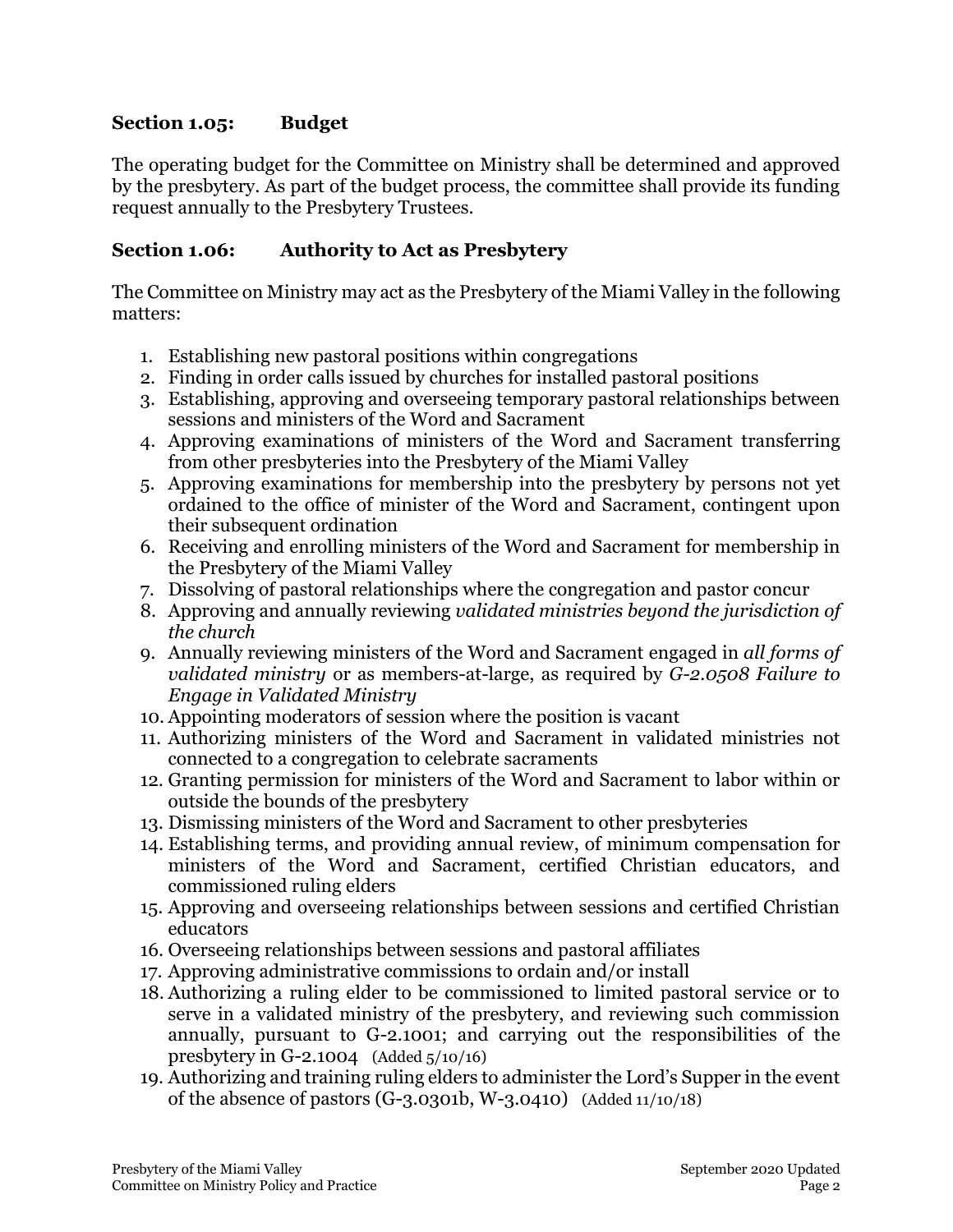All actions taken on behalf of the presbytery by the Committee on Ministry shall be reported at the next stated meeting of the presbytery.

## **Section 1.07 Communication and Access**

The Committee on Ministry shall be open to communication and access at all times to ministers of the Word and Sacrament, commissioned ruling elders, certified Christian educators, and ruling elders who are members of sessions of congregations of the presbytery. Communication shall be directed to the committee either through the chair, or the liaison to the congregation.

### **Section 1.08: Liaisons**

Each congregation in the presbytery shall be assigned a member of the Committee on Ministry as *liaison*, who shall be the normal point of access to the Committee on Ministry by ministers of the Word and Sacrament, ruling elders, certified Christian educators and sessions.

## **Section 1.09: Yearly Visits**

At least one time each year, the Committee on Ministry, through the liaison, shall visit with each session, pastor, educator, as well as other key persons on the pastoral staff, to discuss the ministry of the congregation, as well as to understand how the presbytery might better equip the congregation in its Christian service and mission.

## **Section 1.10: Pastoral Service in Advance of Ordination**

Candidates for ordination may not begin service in positions in this presbytery to which they will be ordained prior to having been examined and approved for ordination by the presbytery of call or of care.

# **Section 1.11: Ordination to a Temporary Pastoral Relationship**

Temporary pastoral relationships are between the session and pastor, unlike installed pastoral relationships which are calls from the congregation. In addition, temporary pastoral relationships are not the normative expectation for persons seeking ordination. In order for the Committee on Ministry to approve temporary pastoral relationships for candidates for ordinations, the following shall ensue:

1. The Committee on Ministry shall work closely with the church and the candidate to ensure that both fully understand the implications and challenges of a candidate entering ministry in a temporary relationship.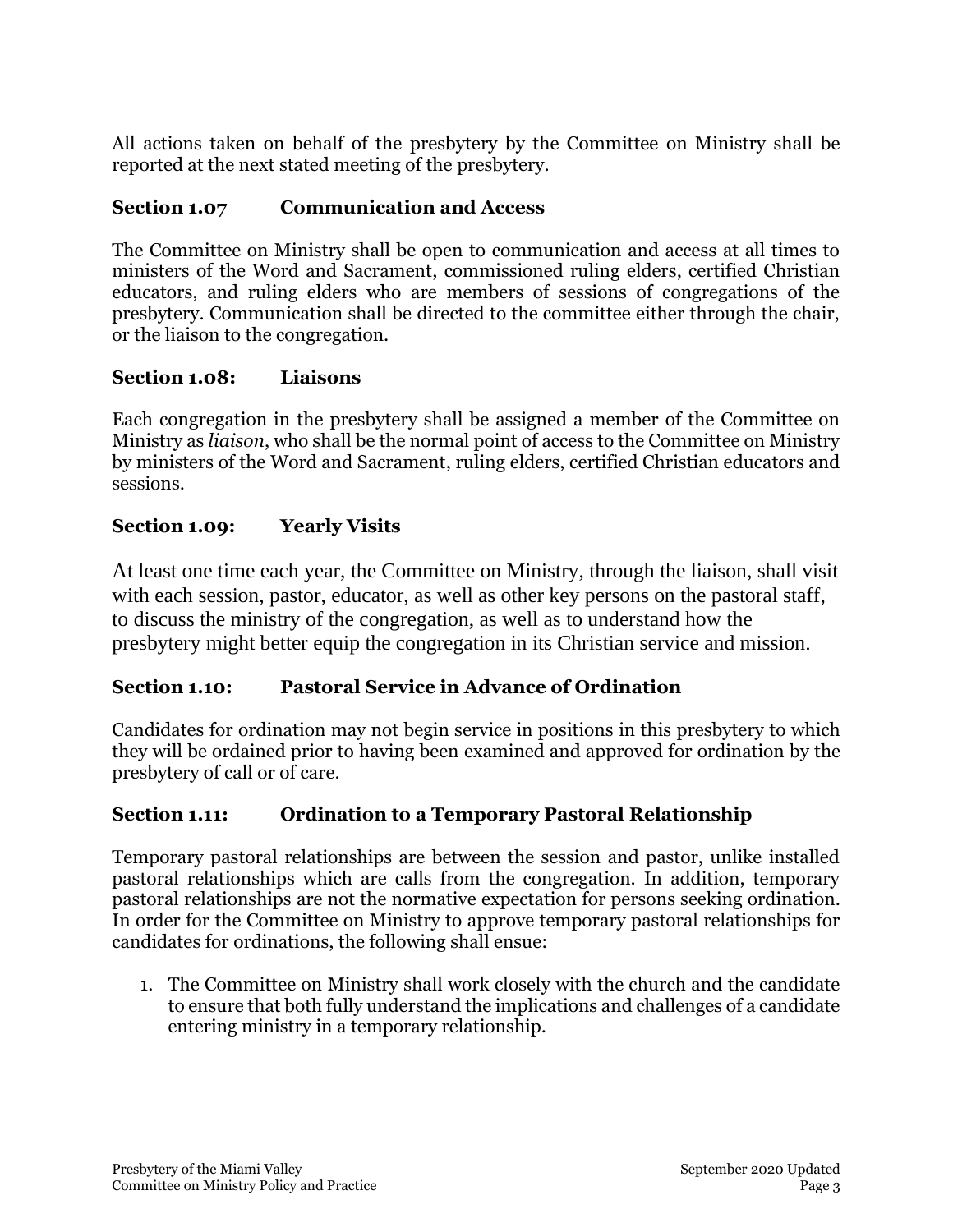- 2. The Committee on Ministry shall determine if the ordination is appropriate for both the particular church and the candidate in the case that is under consideration.
- 3. If the temporary relationship is for an interim position the candidate will be subject to conforming to the Interim Ministry Training policy of the Committee on Ministry.

## **Section 1.12: Interim Ministry Training and Accountability**

Ministers of the Word and Sacrament serving as interim pastors to congregations within the bounds of the Presbytery of the Miami Valley must be trained through a program endorsed by the Association of Presbyterian Ministry Specialists (APIMS) or another approved by the Committee on Ministry.

Ministers of the Word and Sacrament who have not taken the interim ministry training prior to beginning interim pastor service must complete Part I of the training within the first six months of the commencement of the interim ministry, and must complete the Part II prior to the approval of an interim ministry contract with another congregation.

Interim pastors shall be accountable for their work to the presbytery through the Committee on Ministry. Such accountability shall include providing regular written quarterly reports as well as participation in a presbytery-sponsored Interim Ministry Collegium.

## **Section 1.13: Family Leave**

1. Theological Grounding:

God created us to be in relationship with one another, to care for one another, and to participate in families. We are required to honor our father and mother, and to care for our children and kin. Thus, provision is made when a pastor needs to be absent from work in order to care for both self and family.

- 2. Purpose:
	- a. To provide sessions and other employing agencies minimum guidelines for a pastor's family leave to be included in all call packages.
	- b. To ensure that pastors receive fair and equitable leave when required. It is anticipated that pastors will only use this policy when needed, and not abuse the generosity of the church.
- 3. Guidelines:
	- a. Medically Certified Disability: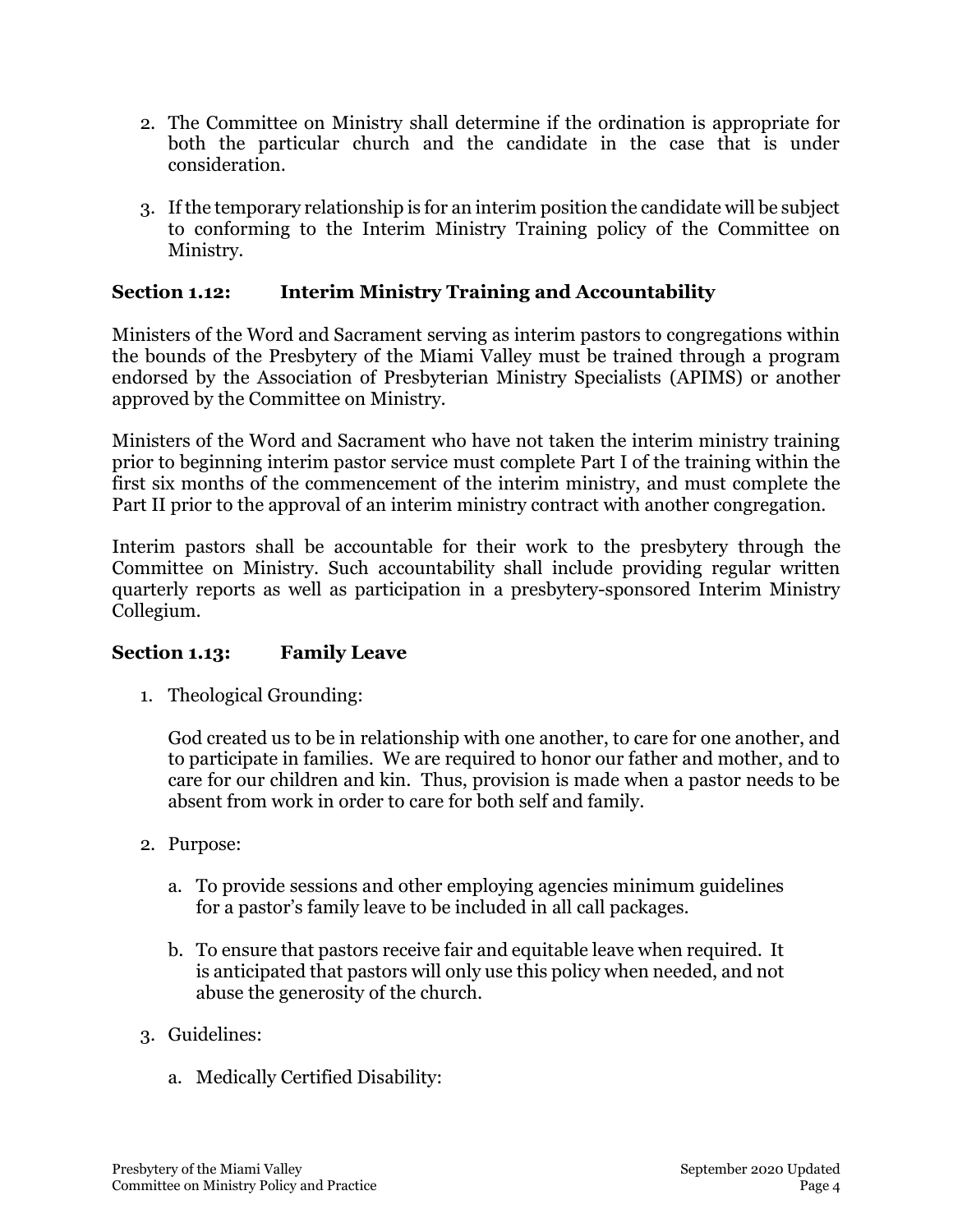Pastors who are, according to certification of a licensed physician, temporarily disabled shall refer to the Committee on Ministry for direction.

b. Family Leave:

When a pastor needs to take extended leave due to the needs of a family member, the session or appropriate employing agency should be informed as soon as possible. Situations that may fall under this heading include, but are not limited to, an extended hospitalization/rehabilitation, the need to place a family member into long term care, and the need to take care of property in the event of death. Family leave may be up to 12 weeks in length, during which time the pastor should receive full effective salary and full Board of Pensions dues. If additional leave is required, the pastor will negotiate for such leave with the session or appropriate employing agency.

c. Maternity Leave:

When a pastor becomes pregnant, the session or appropriate employing agency should be informed within 12 weeks of a physician's confirmation of the pregnancy. Maternity leave should ordinarily begin with the physician's certification that the pastor can no longer perform her duties and end when she is medically released by her physician to return to her professional duties. This is ordinarily an 8 week period, during which the pastor should receive full effective salary and full Pension dues.

In the event of medical complications, the pastor should make arrangements for additional leave with the session or employing agency, under the terms of the Medically Certified Disability paragraph of this section.

d. Paternity Leave

If a pastor's spouse becomes pregnant, the pastor should notify the Session or employing agency within 12 weeks of a physician's confirmation of the pregnancy. A request for paternity leave should be made no later than a month before the requested leave is to begin. Paternity leave may be up to 8 weeks in length, during which time the pastor shall receive full effective salary and full Pension dues. If additional leave is necessary, it may be arranged under the terms of the Family Leave paragraph of this section.

e. Adoption Leave

Recognizing that the adoption of a child requires as much of a transition as the birth of a child, a pastor who is adopting should be granted leave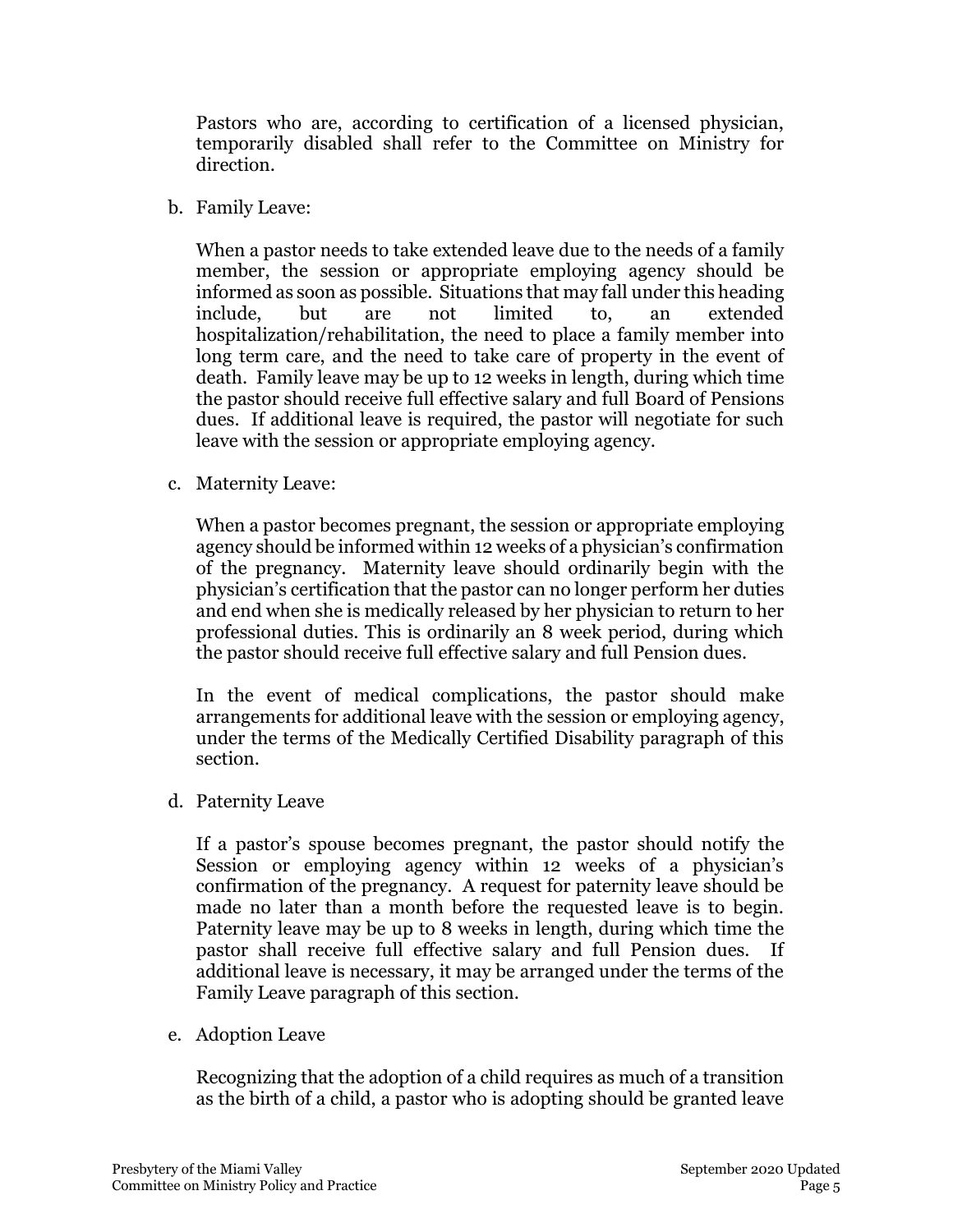commensurate with maternity or paternity leave. If additional leave is necessary, it may be arranged under the terms of the Family Leave paragraph of this section.

f. Military Leave

Pastors who serve in the Military Reserves shall ordinarily settle on all details regarding their military requirements in a Mobilization Agreement as part of their terms of call. These details should include the annual two-week training period and what compensation the church will provide during that time. It is recommended that the pastor not take a cut in salary for those two weeks, so that if the military reimbursement is less than the pastor's salary, the church makes up the difference. Further information is available from the Board of Pensions.

4. Assistance for Churches

The Committee on Ministry will seek to provide assistance to help churches unable to meet the financial obligations outlined above in the event that their pastor requires leave. This assistance is to assure that the pastor does not feel pressured to return to work prematurely and the church is able to secure sufficient pastoral care during the pastor's absence. Individual sessions will apply to the Committee on Ministry when such cases arise, and each case will be judged on its own merits.

## **Section 1.14: Pastoral Succession in Congregations**

While the *Book of Order* (*G-2.0504c*) permits pastoral succession in certain cases, and under certain condition, the authority to grant such permission rests with the presbytery. Therefore the policy of the Presbytery of the Miami Valley in such matters is as follows:

1. Pastoral Succession and Associate Pastoral Relationships:

*Associate pastors* of a congregation may not serve as the next installed pastor of that congregation.

- 2. Pastoral Succession and Temporary Pastoral Relationships:
	- a. *Interim pastors* of a congregation may not serve as the next installed pastors of that congregation.
	- b. *Stated supply* and *organizing pastors* of a congregation may serve as the next installed pastor of that congregation, if so recommended by the Committee on Ministry, and approved by a seventy-five percent (75%) majority vote by the presbytery.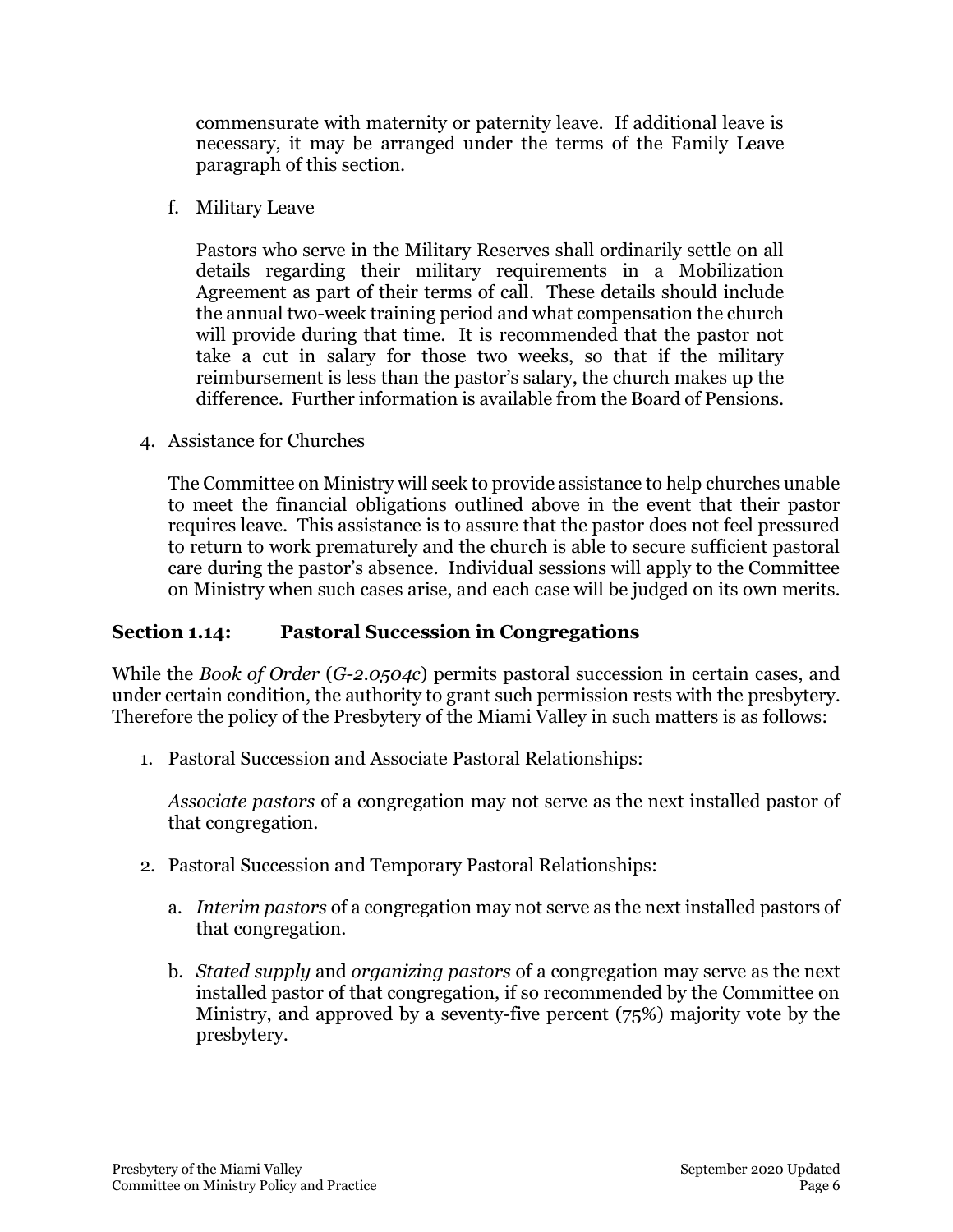#### **Section 1.15: Counsel for Ministers of the Word and Sacrament, Commissioned Ruling Elders, and Certified Christian Educators in Times of Transition**

For ministers of the Word and Sacrament, commissioned ruling elders, and certified Christian educators undergoing difficulties in times of transition and change, the Committee on Ministry may require and provide companion groups to assist in self-care, accountability, spiritual development, and healing.

It is not intended that, nor appropriate that, the companion group provide any form of therapy. The Committee on Ministry encourages each person in the midst of a time of transition to seek appropriate outside professional counseling. When possible, the Committee on Ministry may assist in obtaining such counseling.

Further, the Committee on Ministry may also require ministers of the Word and Sacrament, commissioned ruling elders, and certified Christian educators under such difficulties to undergo psychological and professional assessment at a qualified facility specializing in minister health and ministry development. The cost for such assessments required will be borne by the presbytery.

## **Section 1.16: Validated Ministries Under the Jurisdiction of the Church**

The *Book of Order* (*2.0503*) recognizes three categories of membership in the presbytery for ministers of the Word and Sacrament:

- 1. Engaged in validated ministry
- 2. Member-at-large
- 3. Honorably retired

Validated ministries under the jurisdiction of the church shall be all installed or temporary pastoral positions; staff of the presbytery, Synod, or General Assembly; staff of organizations either directly relating to a council, or ecumenical organizations one of the partners of which is the Presbyterian Church (U.S.A.).

All persons in validated ministries under the jurisdiction of the church shall abide by all provisions of *G-2.0503a.*

#### **Section 1.17: Validated Ministries Beyond the Jurisdiction of the Church**

In general, a validated ministry beyond the jurisdiction of the church is best understood as one in which the performance of the work, or the work itself, is not accountable to the presbytery.

The Committee on Ministry, responding to requests for validation of ministries beyond the jurisdiction of the church, shall consider each request as unique and shall evaluate the request *on its own merits*. Such ministries shall include educators, chaplains, pastoral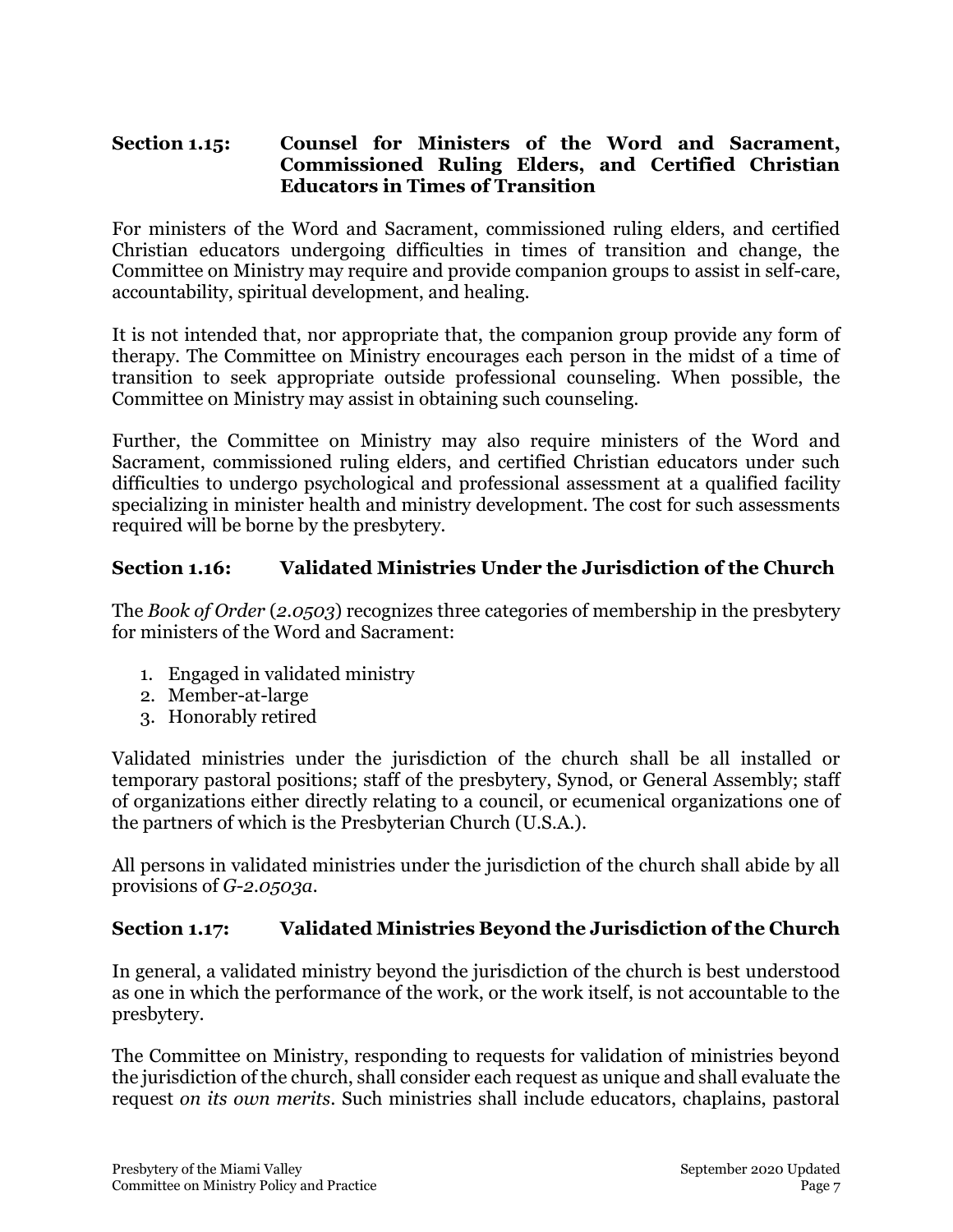counselors, campus ministers, missionaries, partners in mission, and other specific tasks and roles appropriate to the ministry of the church.

It shall be the responsibility of the ministers of the Word and Sacrament requesting such validation to demonstrate how this ministry conforms to the *Book of Order* (*G-2.0503a*):

*When ministers of the Word and Sacrament are called to validated ministry beyond the jurisdiction of the church, they shall give evidence of a quality of life that helps to share the ministry of the good news. They shall participate in a congregation, in their presbytery, and in ecumenical relationships and shall be eligible for election to the higher councils of the church and to the boards and agencies of those councils*.

Further, since validated ministries beyond the jurisdiction of the church must be reviewed annually to continue validation, persons in such ministries shall provide annually to the Committee on Ministry confirmation of their continued conformance to all provisions of *G-2.0503a* with the exception of the provision requiring accountability to the presbytery.

# **Section 1.18: Head of Staff**

During a time of vacancy in the *head of staff* position in a multi-staff congregation, no person may be appointed as temporary head of staff without the counsel and approval of the Committee on Ministry.

# **Section 1.19 Pastoral Affiliates**

A pastoral affiliate is a minister of the Word and Sacrament who serves in a validated ministry beyond the jurisdiction of the church, a member-at-large, or honorably retired who desires to build and maintain a relationship with a particular congregation in keeping with the ordination to ordered ministry.

The pastoral affiliate relationship is between the minister of the Word and Sacrament and the session, but must be made upon nomination by the pastor, to whom the pastoral affiliate will be directly responsible and accountable. The relationship shall be approved by the Committee on Ministry.

Pastoral affiliates may serve with or without remuneration, as determined in the agreement with the session. The pastoral affiliate relationship ceases upon the departure of the pastor.

## **Section 1.20: Ethical Conduct** (Revised 02/09/2013)

Standards of ethical conduct are expected of all followers of Christ, and for those in Christian service, the highest standards must be maintained. Among the questions asked to persons being ordained to all ordered ministries in the Presbyterian Church (U.S.A.), are the following: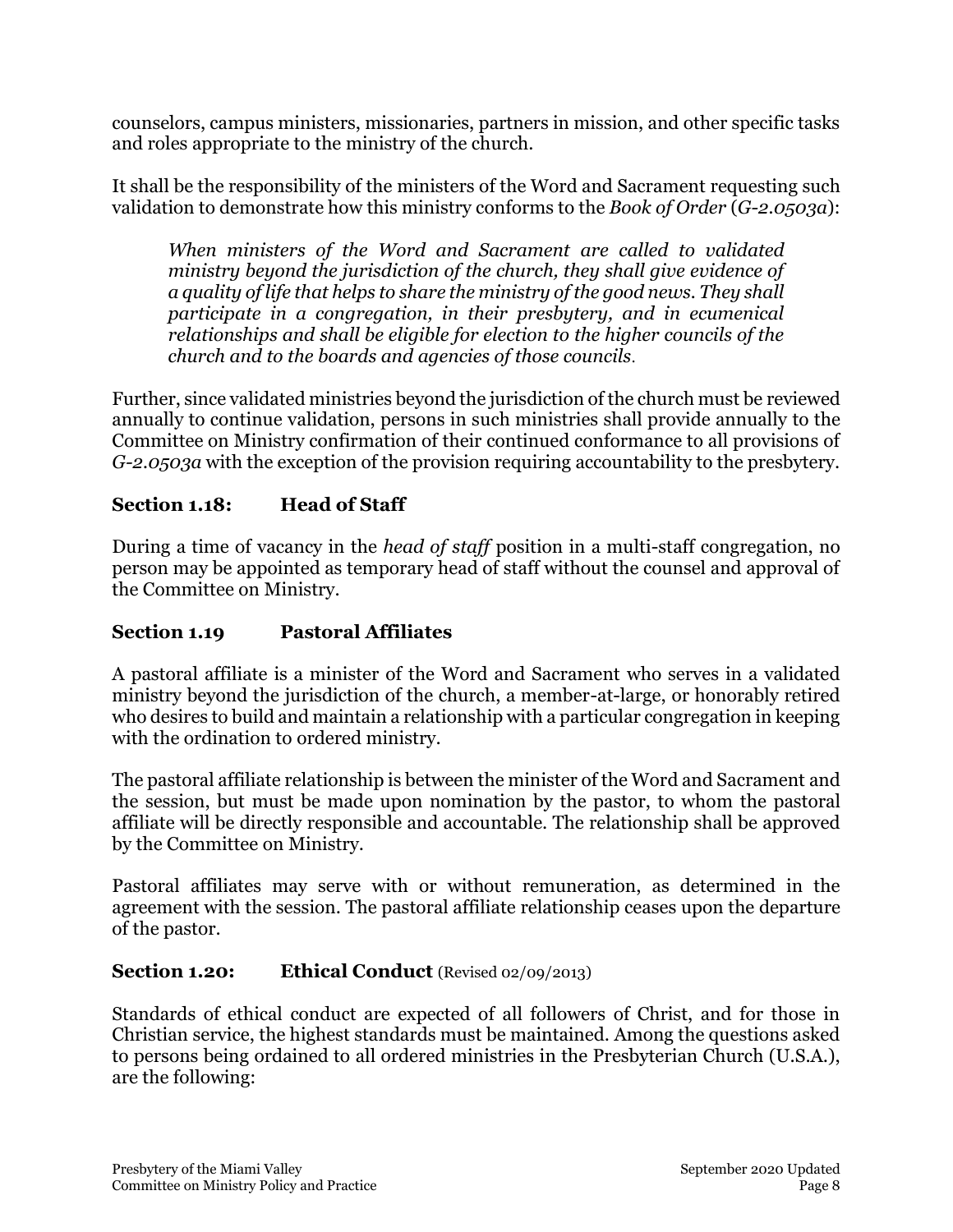*Will you be governed by our church's polity, and will you abide by its discipline? Will you be a friend among your colleagues in ministry, working with them, subject to the ordering of God's Word and Spirit?*

## *Do you promise to further the peace, unity, and purity of the church?*

The responsibility to keep, and abide by, standards of ethical conduct lies at the heart of an affirmative response to these questions. In 1998, the 210th General Assembly adopted church-wide standards, by which all ministers of the Word and Sacrament, ruling elders, and deacons must abide:

*Life Together in the Community of Faith, Standards of Ethical Conduct for Ordained Officers in the Presbyterian Church (U.S.A.) adopted by the 210th General Assembly, 1998*

These standards apply as long as the ordered ministry is maintained, whether or not in active service or retirement. For ministers of the Word and Sacrament leaving pastoral positions, this is extremely important. The end of a pastoral relationship is a time of adjustment for pastor and congregation alike. This sacred relationship is valid and in force only so long as the pastor is in office; it is not intended to be life-long as far as pastoral ministry is concerned. Therefore, when the date ending a pastor-congregation relationship arrives, the pastoral ministry of the departing pastor ends.

All ministers of the Word and Sacrament, at the commencement of membership in the Presbytery of the Miami Valley, shall be required to confirm in writing that that have read, and understood all the provisions of the aforementioned *Standards of Ethical Conduct*, a copy of which shall be provided by COM.

All ministers of the Word and Sacrament and commissioned ruling elders, as part of the process of concluding pastoral relationships shall also be required to confirm (or reconfirm) in writing a similar understanding.

## **Section 1.21: Sexual Misconduct**

Ministers of the Word and Sacrament, either in validated ministries or enrolled as members-at-large, as well as those whose status is honorably retired but who wish to engage in ministry and service to others in the presbytery, along with commissioned ruling elders and certified Christian educators are bound by the provisions of the policy for *Preventing and Responding to Sexual Misconduct* of the Presbytery of the Miami Valley.

# **Section 1.22: Criminal Background Checks**

All ministers of the Word and Sacrament seeking membership in the presbytery related to service in a validated ministry; all commissioned ruling elders beginning a pastoral relationship in the presbytery for the first time; all certified Christian educators beginning educator positions in the presbytery for the first time, shall undergo a criminal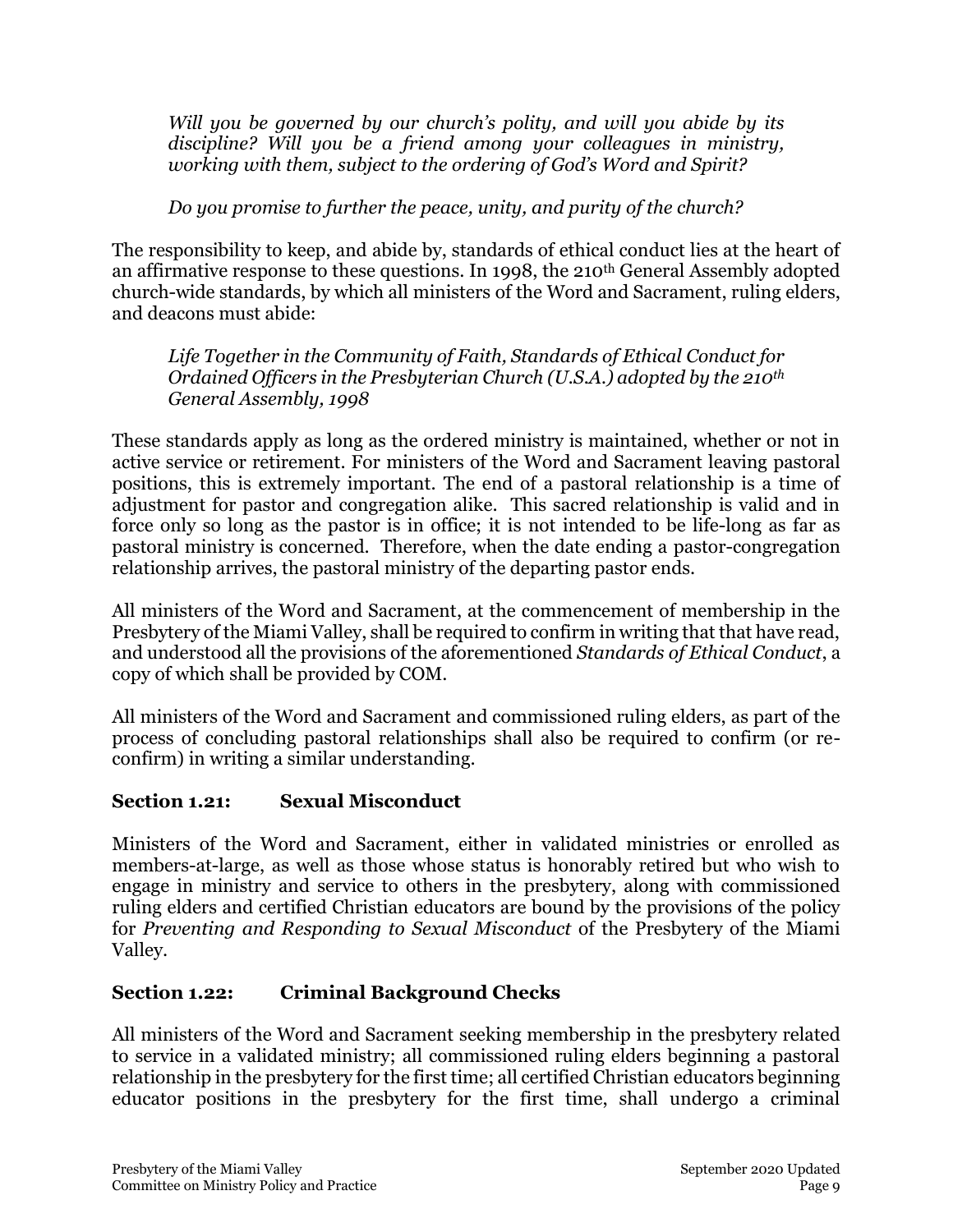background check which shall be conducted by an outside, independent organization specializing in ecclesiastical institutions.

This will also apply to all ministers of the Word and Sacrament, commissioned ruling elders and certified Christian educators, currently or formerly serving in the presbytery, who have not undergone a criminal background check, but who are planning to serve in new positions within the presbytery.

Criminal background check reports are considered extremely confidential are read only by the Executive Presbyter, unless there are specific and compelling reasons to share them with the subjects themselves or the chair of the Committee on Ministry. Such reasons shall pertain to information that might disqualify a person from serving, or require clarification because of a specific concern raised in a report. The only information provided to sessions and search committees shall be whether or not the subject is "all clear."

Reports are resealed after reading, with the seal and dated signed by the Executive Presbyter and stored under lock for a period of one year from their receipt, after which they are destroyed. In no cases shall reports be shared with outside agencies, even at the request of the subjects.

## **Section 1.23: Staff Support**

The Executive Presbyter, and when necessary, the Stated Clerk, shall serve as staff support without vote.

## **Section 1.24: Marriage and Freedom of Conscience** (Added 09/08/2014)

The 221st General Assembly of the Presbyterian Church (U.S.A.) issued an Authoritative Interpretation of the *Book of Order W-4.9000*, concerning marriage with respect to a minister of the Word and Sacrament's (or commissioned ruling elder's) authority to perform same-gender marriages in jurisdictions where legally permitted. The Authoritative Interpretation reads, in part:

*In no case shall any teaching elder's (now minister of the Word and Sacrament's) conscience be bound to conduct any marriage service for any couple except by his or her understanding of the Word, and the leading of the Holy Spirit.*

The Presbytery of the Miami Valley, in covenant, commits itself to uphold all of its members' rights of conscience as stated in the Authoritative Interpretation and detailed in *G-2.0105* (*Freedom of Conscience*), specifically vowing: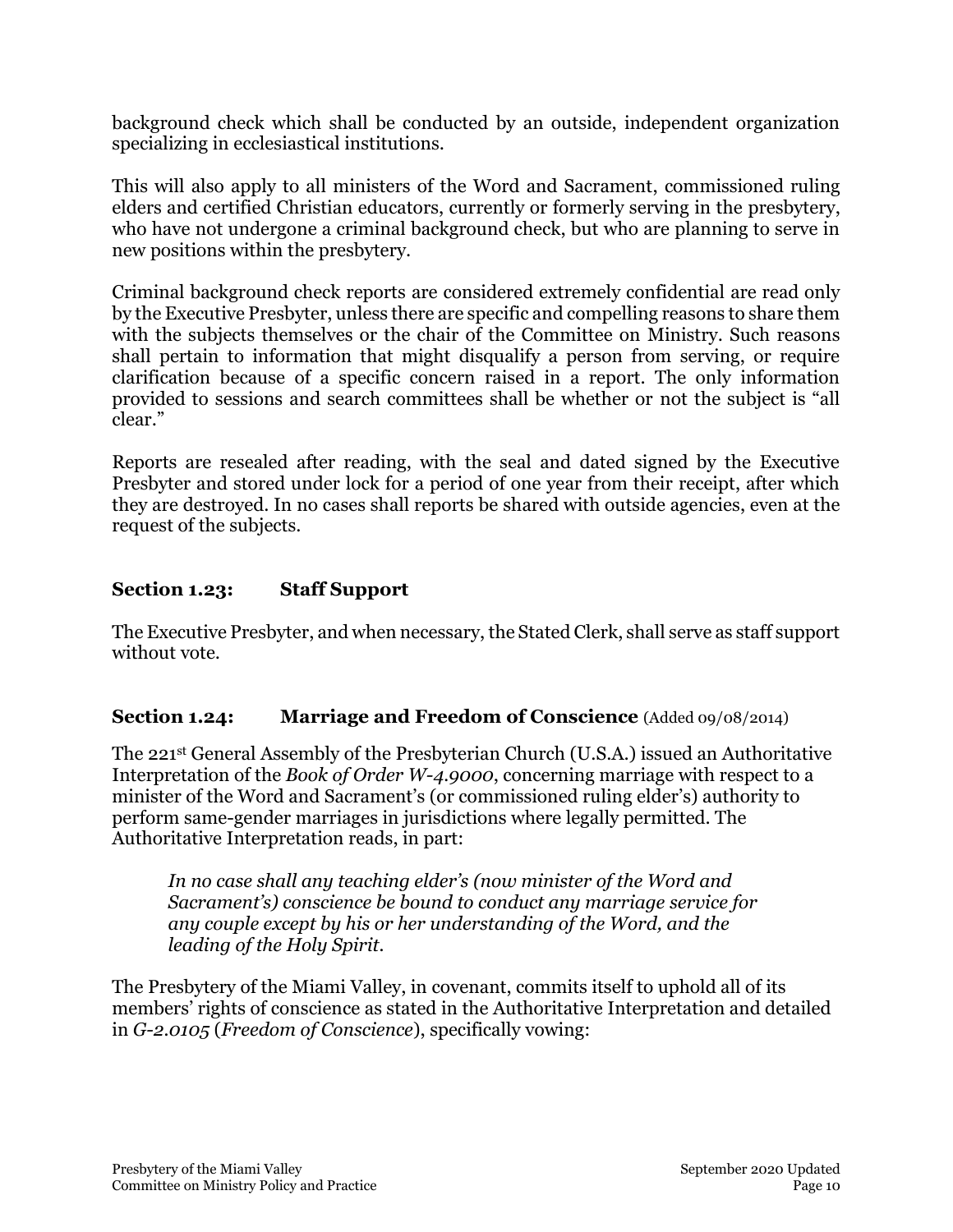- 1. No ministers of the Word and Sacrament or commissioned ruling elder shall be compelled to officiate at any Service of Christian Marriage in which an individual's understanding of scripture dictates that doing so is a violation of conscience.
- 2. The right of a session *not to permit* any Service of Christian Marriage on congregational property shall not be abridged when such permission, based on the session's understanding of scripture, is a violation of conscience.
- 3. To extend these vows to the proposed changes to the *Book of Order W-4.9000* passed by the 221st General Assembly and awaiting ratification by presbyteries, should such ratification occur. *[Stated Clerk's note: These proposed changes were approved by the presbyteries and are now part of the Book of Order, W-4.0601 and W-4.0605.]*

# **Section 1.25 Pastoral Counseling** (Added 11/14/15)

General:

Pastoral counseling has always been part and parcel of a pastor's work and ministry, and always should be. Rudimentary counseling training is now part of nearly every mainline seminary curriculum. This policy is not intended to restrict the normal and appropriate pastoral concern and care that ministers of the Word and Sacrament routinely provide to members of their congregations. Rather it is intended to provide clear institutional structure and professional limitations to pastors who provide counseling beyond normal and routine pastoral care. There is a danger of pastors getting into counseling situations beyond their training of pastoral ministry.

The modern pastoral counseling movement takes very seriously the tremendous moral, ethical, professional, clinical, and legal responsibility borne by those who counsel others. The Committee on Ministry also takes seriously the responsibility of those who counsel others. This policy is offered, first and foremost, to protect those vulnerable persons who place their trust in a pastor's care as well as to guard the pastor, local church, and presbytery from any damaging litigation.

1. Training/Certification:

Pastors shall not represent themselves as "counselors" or "therapists" if they do not have professional certified credentials. A few M.Div. or D.Min. counseling courses and/or some Clinical Pastoral Education training is not sufficient to make such a claim. No pastor within the presbytery should be counseling for a fee without either being properly certified in the American Association of Pastoral Counselors (AAPC) (or be currently in an accredited counseling training program working towards AAPC certification). Pastors properly certified by another recognized counseling oversight organization (not the AAPC) must be approved for counseling practice beyond pastoral care by the Committee on Ministry.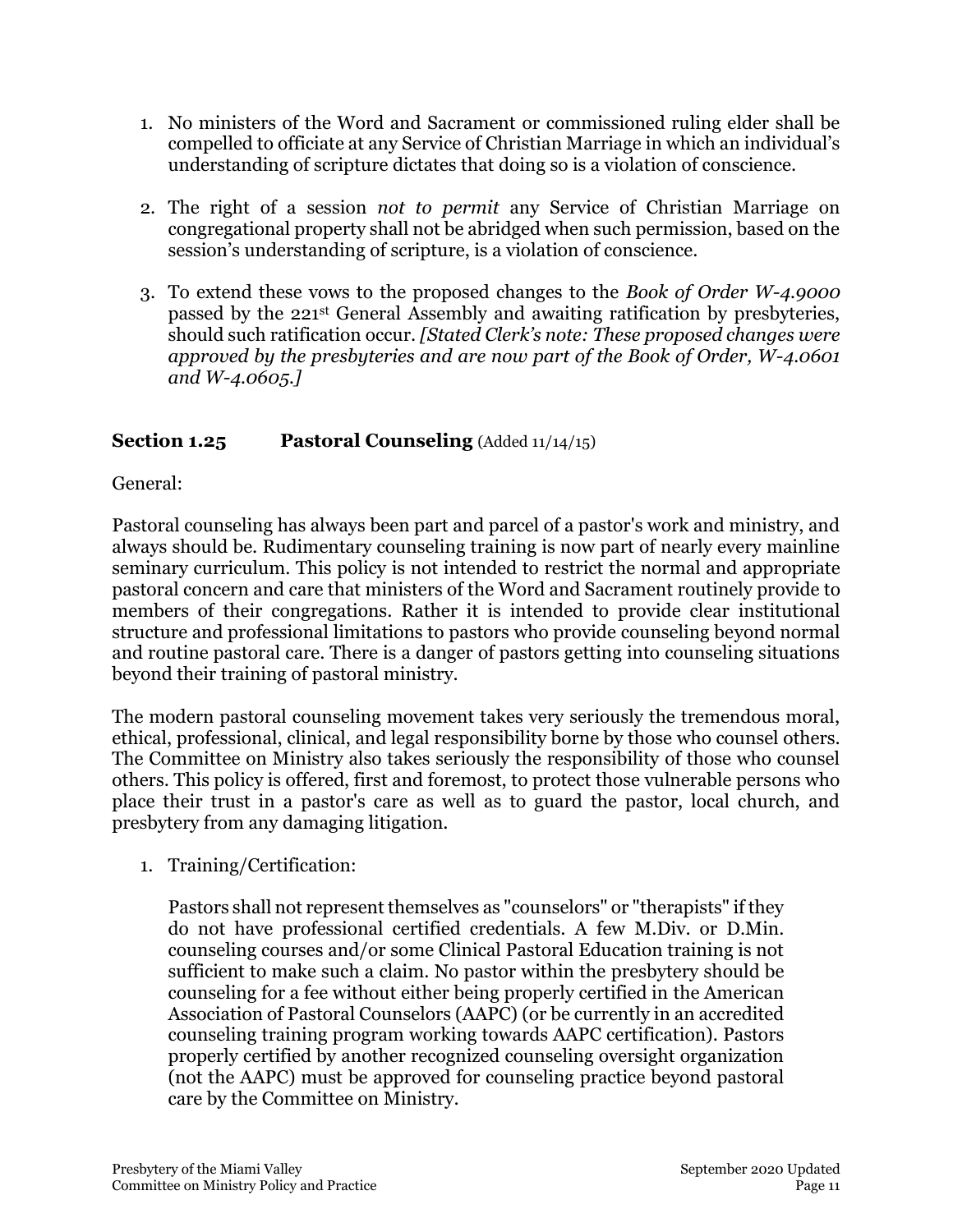### 2. Type of Counseling Offered:

Pastors serving local churches, unless specially certified with standard recognized counseling credentials, shall restrict their counseling to brief, supportive pastoral care rather than engaging in long-term or in-depth counseling or therapy with parishioners or persons in the community. Unless otherwise approved by the Committee on Ministry, it is the policy that if a person needs more than four (4) consecutive counseling sessions with a pastor, an outside professional referral is in order.

3. Fees:

It is not appropriate for any pastor to charge parishioners for counseling, and any charging of fees for counseling outside the congregation should be limited to those pastors appropriately certified to do professional counseling.

4. Setting:

Any pastor doing counseling in any church facilities should be seriously mindful of all the pitfalls such ecclesial settings represent (there are many). Any counseling setting should ensure confidentiality of the counselee. The place should be safe, secure, quiet and yet not too remote or isolated. All counseling shall be done where the normal routine of church functions will not be disruptive or compromise a professional setting.

5. Record Keeping:

All counseling records should be kept in a secure locked place which insures confidentiality. Any ministers of the Word and Sacrament doing counseling for a fee must keep up to date on what State of Ohio law requires regarding clinical record keeping.

6. Supervision:

No one is qualified to do ongoing counseling unless they have undergone significant professional and accredited supervision. Completing counseling course work without in-depth supervision is never enough. If a pastor is going to engage in ongoing counseling, ongoing supervision with a certified supervisor is a must, unless they have reached Diplomate status in AAPC, or the equivalent status in another oversight organization approved by COM.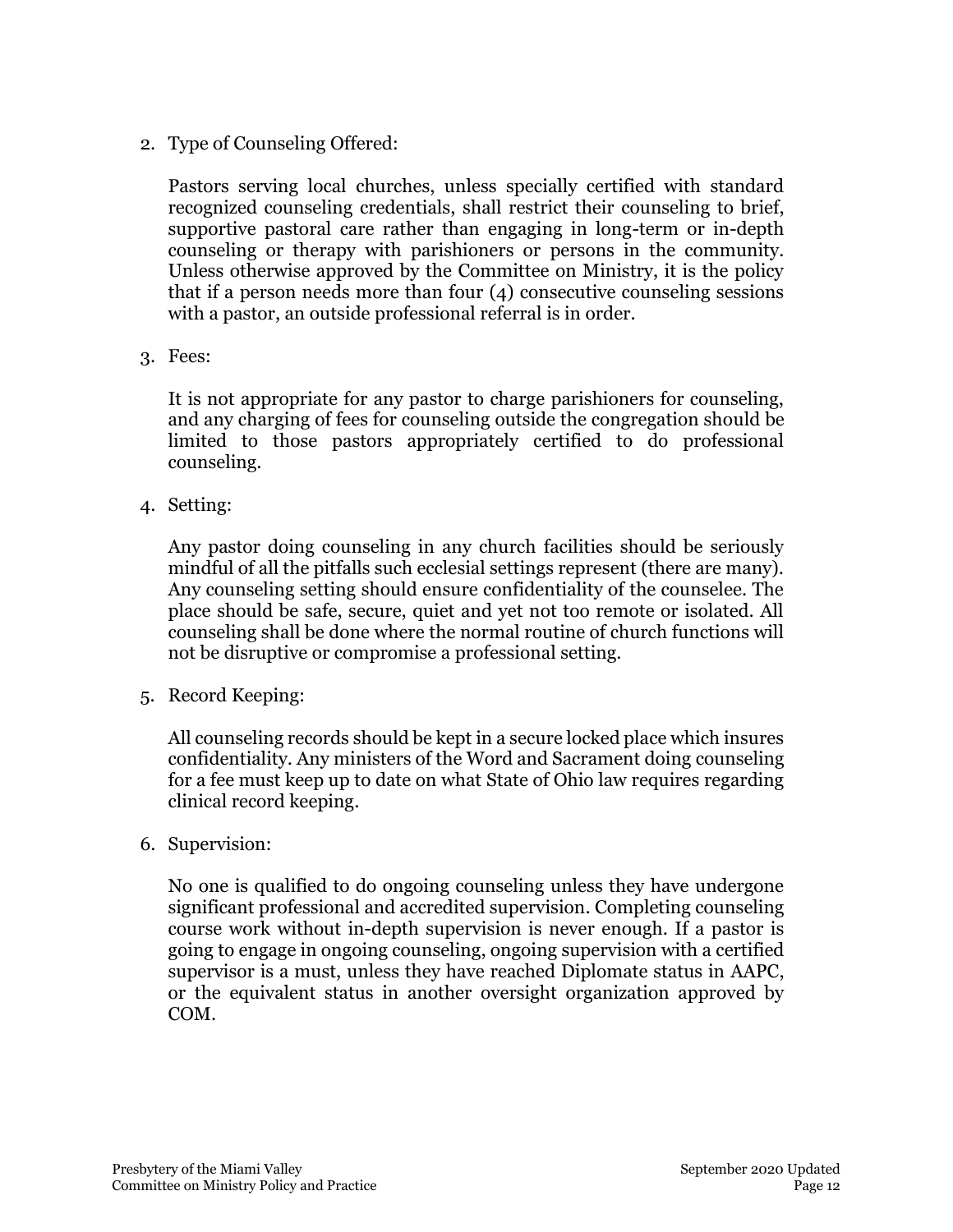7. Malpractice Insurance:

A pastor doing any counseling (but especially for a fee) shall be added onto the church's regular malpractice insurance policy via a special rider, and all ministers doing counseling for a fee must secure their own personal malpractice insurance policy.

8. Confidentiality:

All pastors doing counseling shall inform themselves of all state laws regarding confidentiality, and every pastor shall be familiar with what current state law requires in regard to what to do in the case of someone becoming suicidal/homicidal, and what to do if a pastor learns of physical, sexual, or child abuse.

#### 9. Boundaries:

The issue of personal and professional boundaries is one of the most difficult issues with which any pastor wrestles, and it is further complicated and exacerbated when a pastor chooses to do in-depth counseling rather than supportive or consultative pastoral care with parishioners or friends in the community. For this reason, pastors serving churches shall keep a well-defined "wall of separation" between those who are parishioners and those who are counselees. Pastors should focus their pastoral work on pastoral care rather than in-depth, long term counseling.

#### 10. Referrals:

All pastors in the presbytery shall visit and acquaint themselves with the nearest local mental health center and have on file a current list of local professional therapists or pastoral counselors to whom they feel comfortable making referrals. Additionally, it would be helpful to have a current list of Alcoholics Anonymous (AA) and Narcotics Anonymous (NA) meetings available as well as NA and AA's 24-hour hotline numbers.

#### 11. Code of Ethics:

All ministers of the Word and Sacrament doing counseling for a fee must sign AAPC's Code of Ethics, with a copy being submitted to the local session and to the Committee on Ministry.

#### 12. Clinical Backup:

All pastors counseling persons for a fee must secure professional therapeutic backup whenever they are out of town.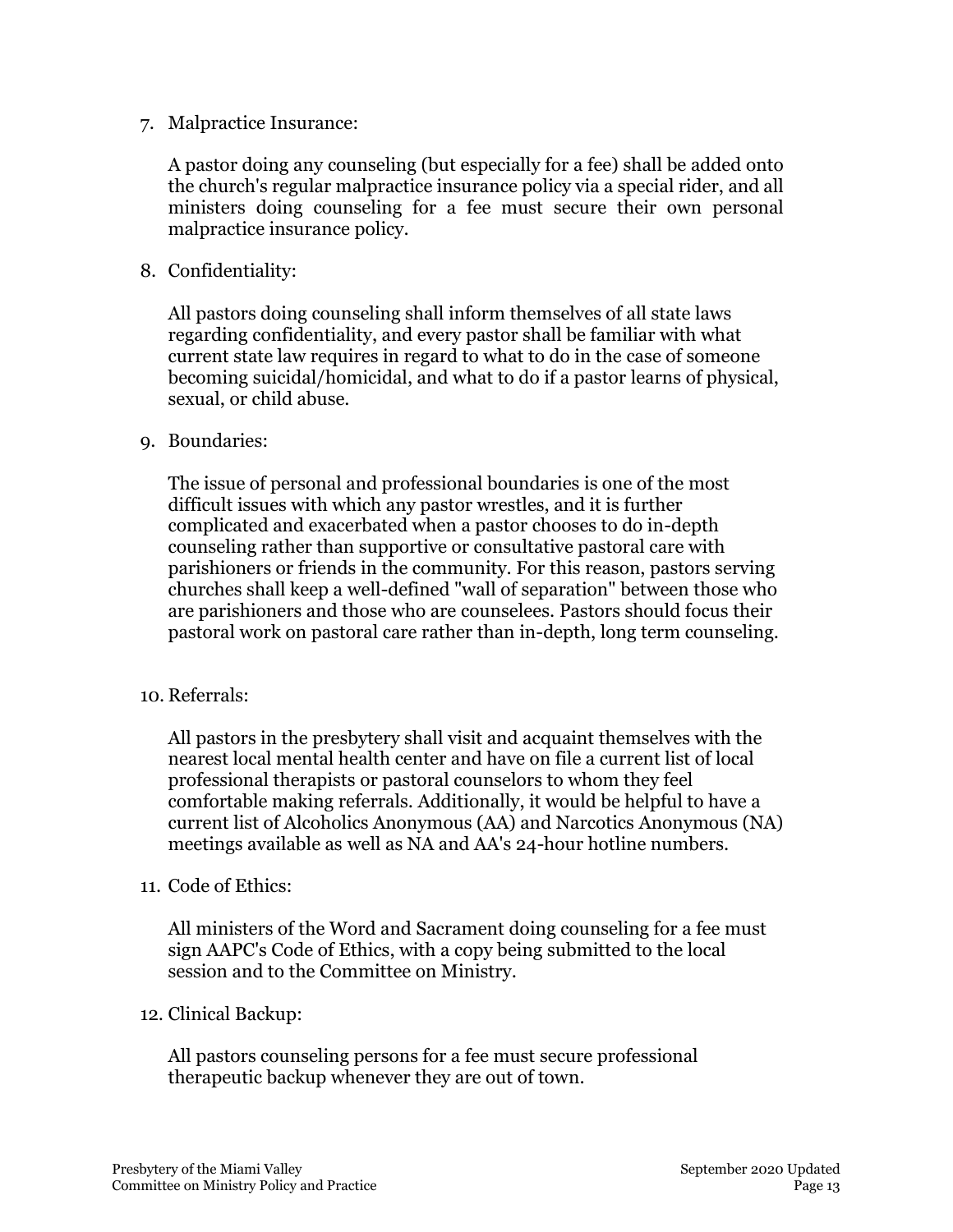## **Section 1.26 Benefits for Pastoral Positions** (Added 11/12/16)

General:

As the *Book of Order G-2.0804* provides for specific benefits in Terms of Call for installed pastors, it shall be the policy of the Presbytery of the Miami Valley to provide fair and just benefits for all persons serving in all pastoral positions whether installed or temporary.

Existing Pastoral Relationships:

For all Existing Pastoral Relationships in the Presbytery of the Miami Valley (in place as of November 12, 2016), provided benefits shall be continued as currently structured, until the position is vacated, or there is a substantive change in the Terms of Service (i.e., hours worked per week). In such cases new benefits shall be negotiated by pastors and sessions in consultation with, and with approval by, the Committee on Ministry.

Installed Pastors:

In accordance with the Book of Order and Board of Pensions (BOP) regulations, all installed pastors, whether full time or part-time, must be enrolled in the Pastor's Participation program of the BOP (formerly called the *Traditional Plan*).

Interim Pastoral Relationships (20 hours or more per week):

- 1. PCUSA minister of the Word and Sacrament Interim Pastors (20 hours or more per week) shall be enrolled in the *Pastor's Participation* program of the BOP (formerly called the *Traditional Plan*). Should the interim pastor be honorably retired, then the applications of post-retirement (i.e., vacancy dues, etc.) benefits will apply.
- 2. Temporary members of presbytery who are ministers in other denominations serving as Interim Pastors (20 hours or more per week) may be enrolled in the *Pastor's Participation* program of the BOP or in the equivalent program of the Minister's denomination. This option may only be chosen by the minister.

Other Temporary Pastoral Relationships (20 hours or more per week):

- 1. PCUSA ministers of the Word and Sacrament serving in other Temporary Pastoral Relationships (i.e., Stated Supply) (20 or more hours per week) may be enrolled in the *Pastor's Participation* plan of the BOP or in the *Menu-based* program of the BOP, however, participation in the *Menu*-*based* plan must provide for equivalent benefits as in the *Pastor's Participation* plan (Pension, Death and Disability Insurance, PPO Medical Insurance).
- 2. Temporary members of presbytery who are ministers in other denominations serving in Temporary Pastoral Relationship (20 hours or more per week) may be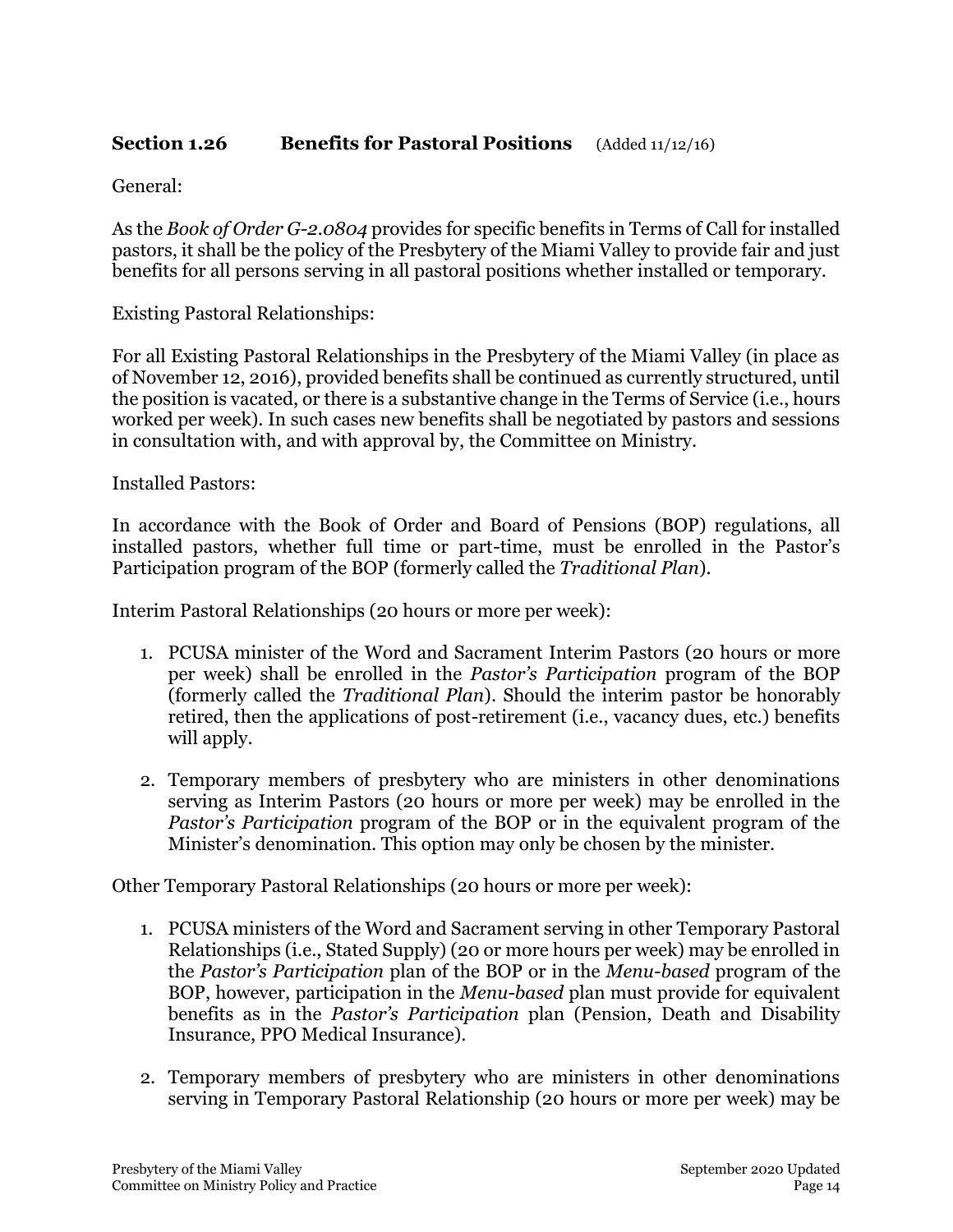enrolled in the *Pastor's Participation* program of the BOP, the *Menu-based*  program of the BOP or in the equivalent program of the Minister's denomination. This option may only be chosen by the minister.

3. Specific circumstances may arise in which exceptions to the above requirements seem both practical and necessary (i.e., retired pastors; pastors with medical coverage provided through a spouse's employment, etc.). In those cases, such benefits will be determined in consultation with, and approval by, the Committee on Ministry.

Other Temporary Pastoral Relationships (fewer than 20 hours per week):

Benefits for all persons serving in Temporary Pastoral Relationships (fewer than 20 hours per week) will be negotiated with sessions, in consultation with, and approved by, the Committee on Ministry. Benefits for such positions may come from the *Menu-based*  program of the BOP or other non-denominational providers. Persons serving in noninstalled positions that are fewer than 20 hours per week are not eligible for the *Pastor's Participation* program of the BOP.

Budget Planning:

During a search for a new pastor (20 hours or more per week) Pastor Nominating Committees, Interim Search Committees, and sessions, for planning purposes, shall set the costs of benefits using the rates in the *Pastor's Participation* program of the BOP. The Committee on Ministry will provide assistance as needed to determine such planning costs.

# **(End of Article I)**

### **ARTICLE II PRACTICE**

## **Section 2.01: Schedule of Meetings**

The committee shall meet regularly on the last Tuesday of each month at a time and place to be determined by the committee. The committee may meet in special session as needed. All actions taken by the Committee on Ministry shall be reported at the next stated meeting of the presbytery.

#### **Section 2.02: Denominational Guidance**

All work of the Committee on Ministry shall be in conformance with the *Book of Order*. While general guidance for the work of committees on ministry is provided in the *Committee on Ministry Advisory Handbook*, prepared by the *Office of Vocation of the Presbyterian Church (U.S.A.)*, no recommendation in the *Advisory Handbook* shall be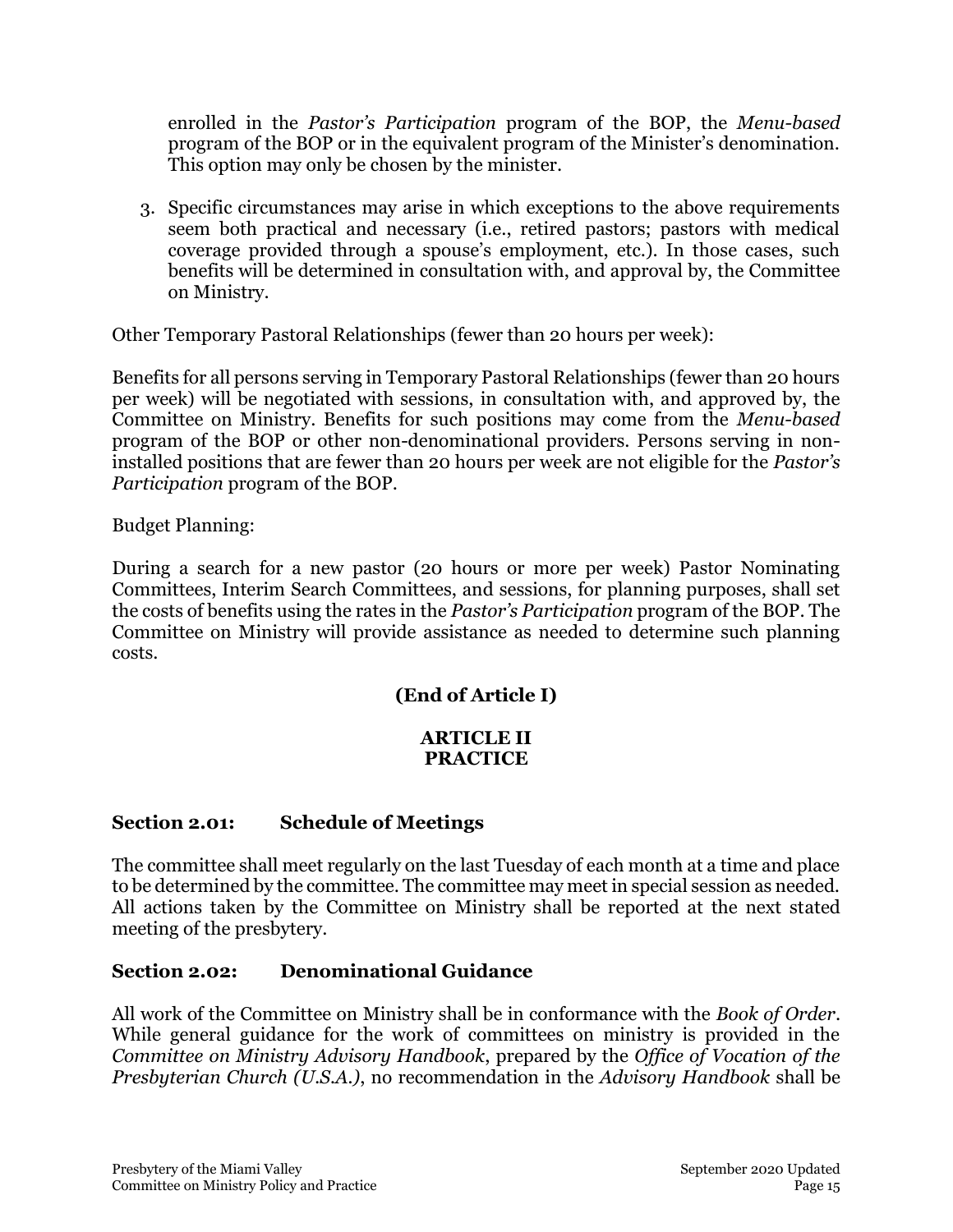contrary to the policies of the Committee on Ministry of the Presbytery of the Miami Valley.

# **Section 2.03: Pastoral Transition Guidance**

Guidance for the work of the Committee on Ministry during times of pastoral transitions shall be provided by the *Pastoral Transitions Manual* prepared by the Committee on Ministry of the Presbytery of the Miami Valley. The *Pastoral Transitions Manual* shall be made available to interim pastors, sessions and search committees for congregations in times of pastoral transition.

## **Section 2.04: Pastoral Succession Process**

As stated in Section 1.14 of *Committee on Ministry Policy and Practice* the Presbytery of the Miami Valley shall permit the exception to pastoral succession (*G-2.0504c*) *only* as it pertains to *stated supply* and *organizing* pastors. Further, the Committee on Ministry shall have the sole responsibility to assess the advisability of such exceptions and to make recommendations to the presbytery for its action.

- 1. With respect to *stated supply* pastors, in order for any exception to be considered, the following criteria must be met:
	- a. The stated supply pastor relationship has been in effect a *minimum* of two years.
- b. Demonstrate that the congregation can assume the full cost of an installed pastoral relationship for three years, providing the necessary financial data that might be requested by the Committee on Ministry for its assessment. In no case shall any reorganizing or re-appropriation of funds or allocations adversely affecting the program, mission, and outreach of the congregation be understood by the Committee on Ministry as proof of financial accountability in this process. Examples:
	- Year-end Treasurer's Reports and Balance Sheets for the preceding 3 fiscal years.
	- Staffing configuration and budget for the current year.
	- Staffing plan and salary projections for the next 2 years.
- 2. Should these criteria be met, the session shall be guided through a sequential process by the Committee on Ministry:
	- a. The congregation shall meet to request the exception. This action must receive a *minimum* vote of 90%.
	- b. The Committee on Ministry shall meet with the session, to review the shared ministry; to establish three-year ministry goals; and to understand how this exception might affect the life of the congregation.